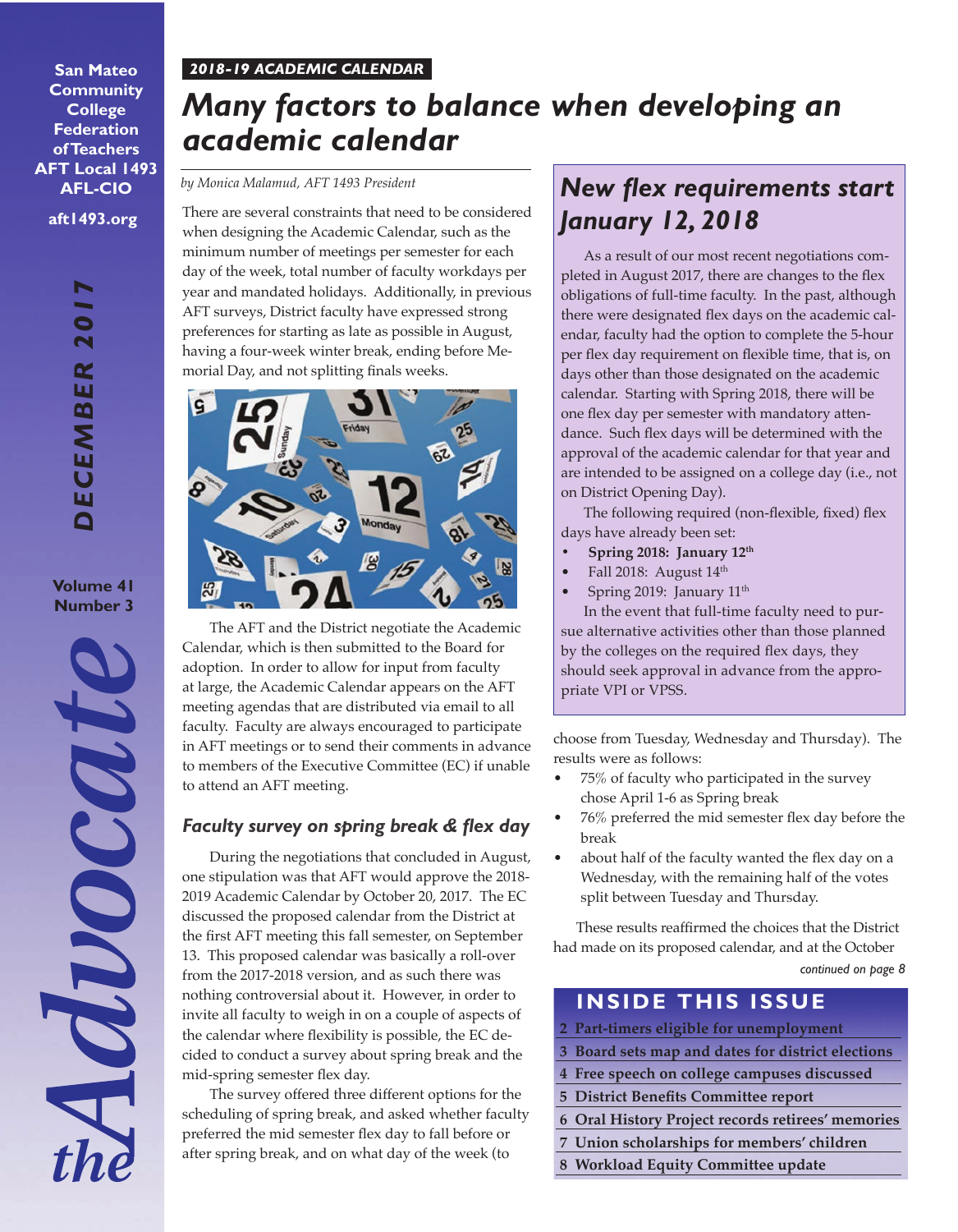Advocate

*DECEMBER 2017*

DECEMBER

**NO** 

#### *San Mateo Community College Federation of Teachers AFT Local 1493, AFL-CIO 1700 W. Hillsdale Blvd.*

*San Mateo, CA 94402 CSM Building 1 - Rooms 251-3 & 255 (650) 574-6491 aft1493.org facebook.com/AFT1493*

**Editor**  Eric Brenner, Skyline, x4177

**Editorial Board** Eric Brenner, Skyline, x4177 Dan Kaplan, x6491

**President**  Monica Malamud, Cañada, x3442

#### **Co-Vice Presidents**

Katharine Harer, Skyline, x6491 Joaquin Rivera, Skyline, x4159

**Secretary** Teeka James, CSM, x6390

**Treasurer** Anne Stafford, CSM, x6348

#### **Chapter Chairs**

Paul Naas, Cañada, x3330 Michelle Kern, CSM, 650-558-2699 Paul Rueckhaus, Skyline, x7186 Rob Williams, Skyline, x4368

#### **Executive Committee Reps.**

Salumeh Eslamieh, Cañada, x3227 Doniella Maher, Cañada, x3513 Nina Floro, Skyline, x4414

#### **Part-Timer Reps.**

Leighton Armitage, CSM, x 6373 Meegan Rivera, Skyline, 7301x19406 Jessica Silver-Sharp, Skyline, x4312 David Leitner, Cañada, leitnerd@ smccd.edu

**Chief Negotiator** Joaquin Rivera, Skyline, x4159

**Executive Secretary** Dan Kaplan, x6491, kaplan@aft1493.org

**B**  $\bigoplus$  146

## *PART-TIME FACULTY*

# *Part-timers are eligible for unemployment compensation between semesters*

All Part-time faculty should remember that you are **eligible for unemployment compensation benefits between semesters and over the summer break**, unless you are working another job between semesters or over the summer and you are earning more than your unemployment grant would be. As soon as you give your last final exam, you should contact the local Employment Development Dept. (EDD) office and file a claim, or reactivate the one you have from last summer (if you applied during summer break). If it is a new claim, you will have a one-week waiting period before benefits start, so do not delay. You can also claim for the period between regular terms and summer school.

## *Class assignments are not reasonably assured*

When applying, tell them about all your jobs, since your benefit is based on all your income over the previous year. When they ask if you have a job to go back to next semester, you should answer: "Not with reasonable assurance. I only have a **tentative assignment** 

# *The Advocate*

*The Advocate* provides a forum for faculty to express their views, opinions and analyses on topics and issues related to faculty rights and working conditions, as well as education theory and practice, and the impact of contemporary political and social issues on higher education.

Some entries are written and submitted individually, while others are collaborative efforts. All faculty are encouraged to contribute.

*The Advocate*'s editorial staff, along with the entire AFT 1493 Executive Committee, works to ensure that statements of fact are accurate. We recognize, respect, and support the right of faculty to freely and openly share their views without the threat of censorship.

**contingent on enrollment, funding and program needs.**"

This is important: Do not just tell them that you have an assignment for Fall or Spring or you will be disqualified. According to the Ed. Code, part-timers, as a class, do not have "reasonable assurance" of a job and hence are eligible for benefits between terms. The specific language from Ed Code section 87482.3 (d) reads: "In all cases, part-time faculty assignments shall be temporary in nature, contingent on enrollment and funding, and subject to program changes, and no part-time faculty member shall have reasonable assurance of continued employment at any point, irrespective of the status, length of service, or reemployment preference of that part-time, temporary faculty member."

Be sure to fill out all job search forms correctly, and appear as directed in person or by phone or mail. You should not have any problems, but if you do and are denied for any reason, call Dan Kaplan in the AFT office (650- 574-6491) as soon as possible and the Union will advise you on how to file an appeal. Don't be reluctant to file. This is your right, not charity.  $\Box$ 

## *AFT 1493 discourages full-timers from taking on excessive overload*

The following resolution was passed at the April 13, 2011 AFT 1493 Executive Committee meeting:

Whereas economic instability and budget cuts are affecting the employment status and livelihoods of part-time faculty in the SMCCCD,

Be it resolved, that the AFT 1493 Executive Committee recommend that fulltime faculty members **seriously consider refraining from taking on excessive overload in situations where part-time faculty will be displaced from courses to which they would have otherwise been assigned**.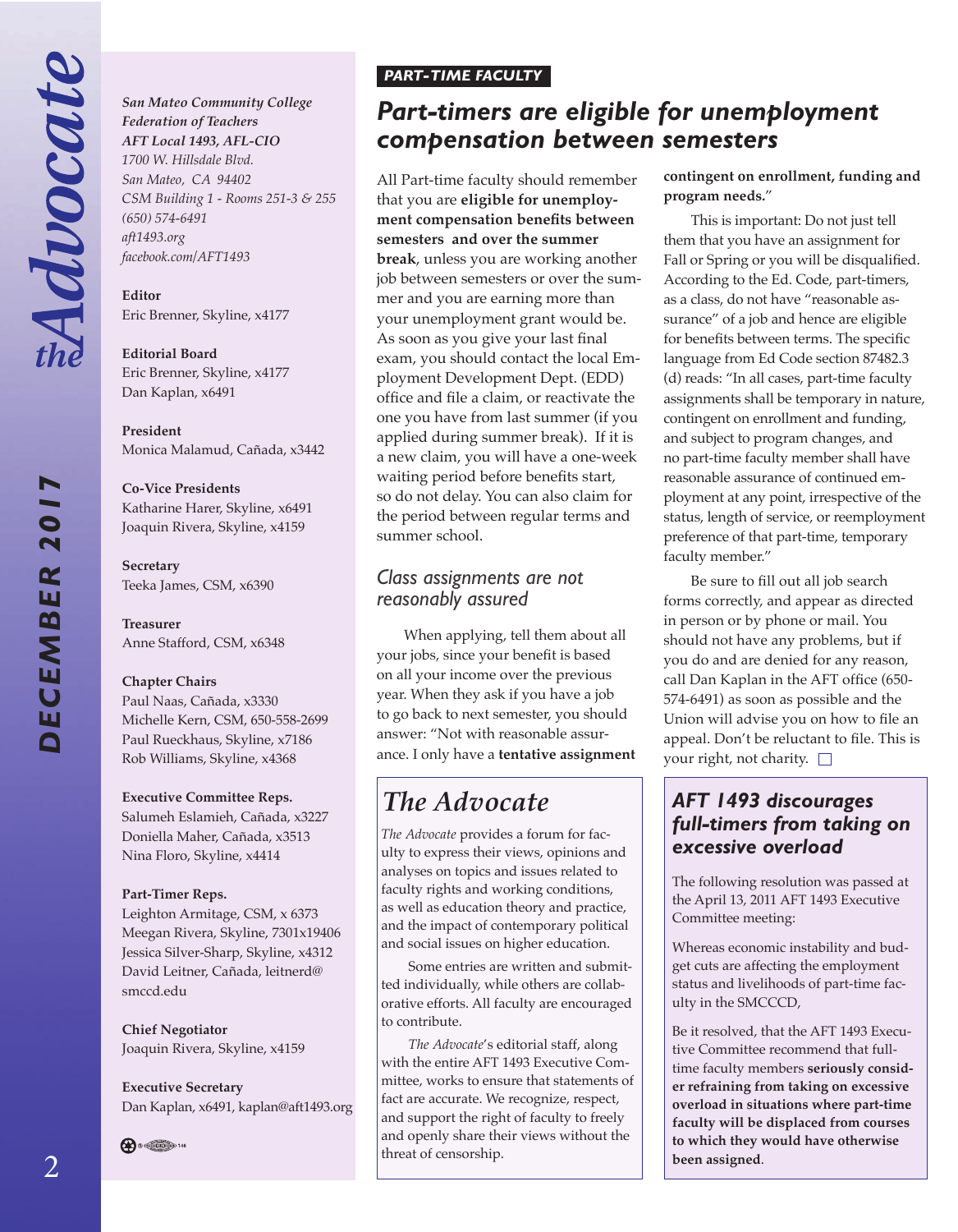# *DECEMBER 2017* DECEMBER 201

# *Board sets map and schedule for district elections*

The SMCCCD Board of Trustees voted on June 14, 2017, to move from an "at-large" board election system to a district election system for future elections of Trustees. The Board had been discussing the idea of instituting district elections for a number of years since district elections are generally considered to lower the cost of running for office, make elected officials more accountable to the public and increase geographic and ethnic diversity of officials. When the Board finally voted on the change in June, however, they did not decide on the specifics of the boundaries of the districts. At their meeting on October 11, the Board adopted a map that divides San Mateo County into five Trustee Areas, and established a sequence for future elections for those areas. Candidates are required to reside within the Trustee Area they represent and are elected only by residents of that area.

The approved map did not take into account incumbency and it includes two districts (Areas 1 and 2) where no

incumbent currently resides and one Trustee Area (Area 3) in which three incumbents live. The incumbents who live in Trustee Area 3 are Dave Mandelkern, Maurice Goodman, and Richard Holober. The Board also decided that, under their new election system, two Trustee Areas (2 and 4) will be up for election in 2018 (and every four years thereafter) and the remaining three trustee areas (1, 3 and 5) will be up for election in 2020 (and every four years thereafter.) Since Richard Holober's current term expires in 2018 and the next election for his Trustee Area (3) will not take place until 2020, he will not be eligible to run next year, so he will lose his seat on the Board. Trustee Tom Mohr's current term also expires in 2018, but, since he lives in Area 4, he will be eligible to run for re-election next year. The terms for Trustees Mandelkern, Goodman and Karen Schwarz do not expire until 2020.

The Trustee Areas are shown in the [map](https://smccd.edu/boardoftrustees/images/Scenario%204%20-%20New.pdf) below.

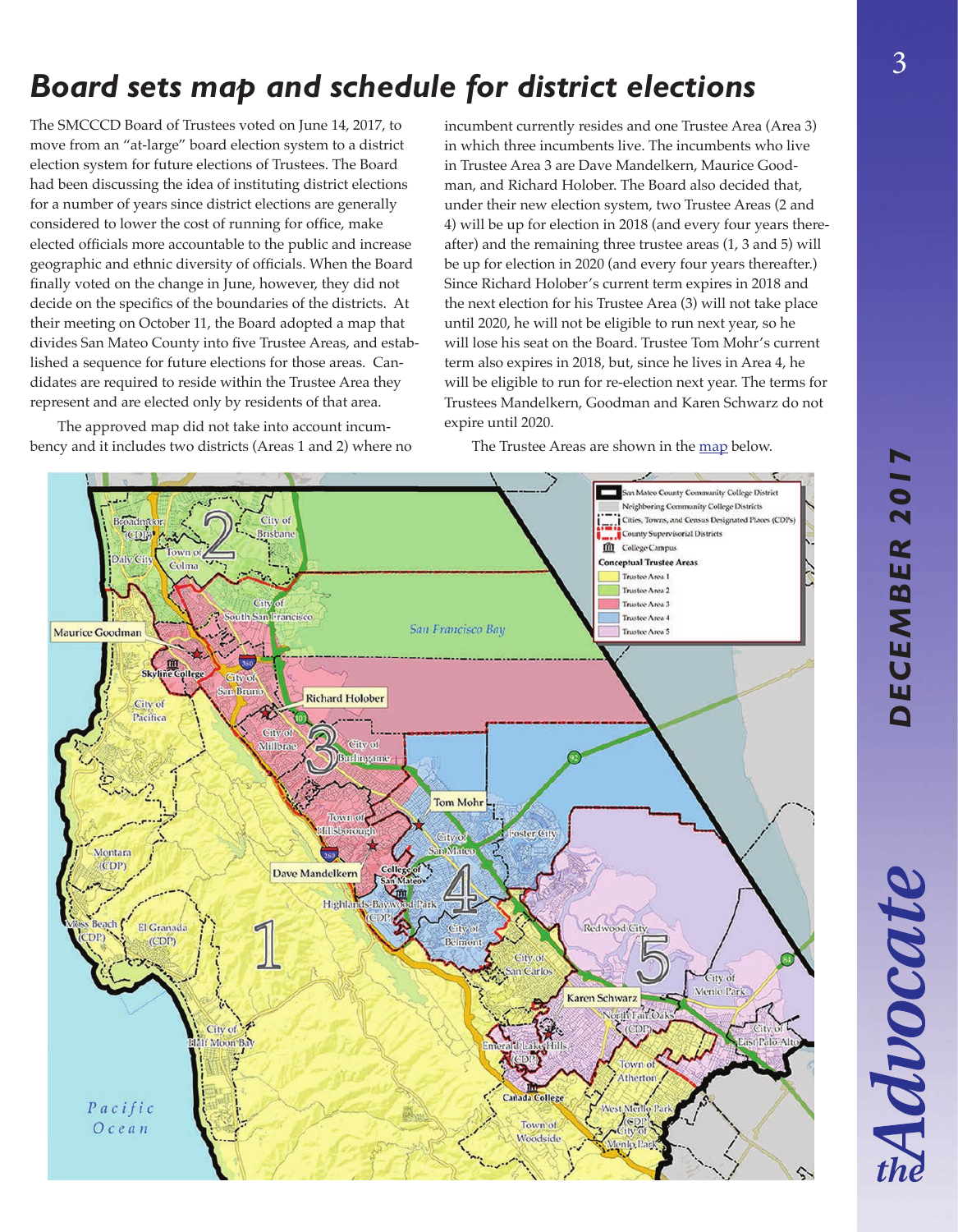*DECEMBER 2017*

DECEMBER 201

#### *CIVIL LIBERTIES IN HIGHER EDUCATION*

# *Cañada student group hosts presentation by Peter Bonilla on issues of free speech on college campuses*

*by Dan Kaplan, AFT 1493 Executive Secretary*

On November 15, Peter Bonilla, a representative of the Foundation for Individual Rights in Education (FIRE), made a presentation at Cañada College on free speech on college campuses. Bonilla was invited to Cañada by PTK Beta Nu's Honors In Action project and the student organizers distributed a flyer that explained the central question they hoped to be addressed at the event: "Considering many people hold different opinions, how can our campus create an inclusive community that respects all viewpoints while also protecting every student's right to have freedom of expression?"

#### *Supreme Court decisions protected rights of student groups and academic freedom*

In an effort to address this question and others, Mr. Bonilla (while acknowledging that he was not a lawyer) reviewed some case law on various issues related to free speech on college campuses. Bonilla spent some time discussing

a 1972 Supreme Court decision, Healy v. James, which held that Central Connecticut State College's refusal to recognize a campus chapter of Students for a Democratic Society (SDS) was unconstitutional. The

which is of transcendent value to all of us and not merely to the teachers concerned. That freedom is therefore a special concern of the First Amendment…"

#### *SMCCCD's policy on Time, Place and Manner complimented and questioned*

Bonilla explained that FIRE, which has been working to defend civil liberties in higher education since 1999, has found numerous common restrictions on freedom of speech on college campuses, including vague and/or overbroad speech codes, overly restrictive permitting policies, and "free speech zones", which FIRE deems are unconstitutional. At the same time, Bonilla said that FIRE had looked at the SMCCCD's Board Policy 2.31 on Time, Place and Manner and found this policy to look good compared to many other such policies.

When Bonilla finished his talk, AFT Local 1493 President, Monica Malamud, raised a question regarding FIRE's characterization of the District's Time, Place and Manner policy as being "quite good." She quoted from information on the Cañada College website concerning how the Time, Place and Manner

*"Our Nation is deeply committed to safeguarding academic freedom, which is of transcendent value to all of us and not merely to the teachers concerned. That freedom is therefore a special concern of the First Amendment…"*

administration of Central Connecticut State College argued that other chapters of SDS around the country had engaged in illegal violent activities and thus they had decided to prevent SDS from forming a chapter at their college. But the Supreme Court ruled that the college's denial of official recognition to an SDS chapter was a violation of the First Amendment and student free speech rights in Connecticut. This was an extremely important case not only because of the significant legal precedent that was set, but also because SDS was the largest New Left student organization throughout the 1960's.

4 *continued on the next page* is deeply committed to safeguarding academic freedom, Bonilla also discussed Papish v. Board of Curators of the U of Misouri (1973), in which the Supreme Court reaffirmed that public universities could not punish students for indecent or offensive speech that did not disrupt campus order or interfere with the rights of others; Rosenberger v. Rector and Visitors of the U. of Virginia (1995), in which the Supreme Court ruled that public universities cannot make resources available to student groups based on the views of the groups; and Keyishian v. Board of Regents (1967), in which the Supreme Court's opinion stated that "Our Nation

policy was actually being implemented at Cañada. It turns out that there are actually Free Speech Zones that are part of the Time, Place and Manner policy, at least at Cañada. So why does FIRE find the Time, Place and Manner policy to be quite good if they find Free Speech Zones to be unconstitutional? **\***

Mr. Bonilla's response was that he didn't want to get into technical details regarding the District policy, especially given that he wasn't a lawyer. There was also some discussion at this point concerning the legal status of the college campus property. Was the campus to be considered a public space where free speech was allowed? Or was the campus to be considered a private space, where free speech could be curtailed? Apparently there is some language on the Cañada College website that suggests that the college is a private space that can monitor student free speech. Again, if this is true, then why did the FIRE speaker argue that the District's Time, Place and Manner policy is quite good? Unfortunately, there was not much clarity revealed during this exchange.

At the end of the conversation, a student asked a question about what the role of campus security should be if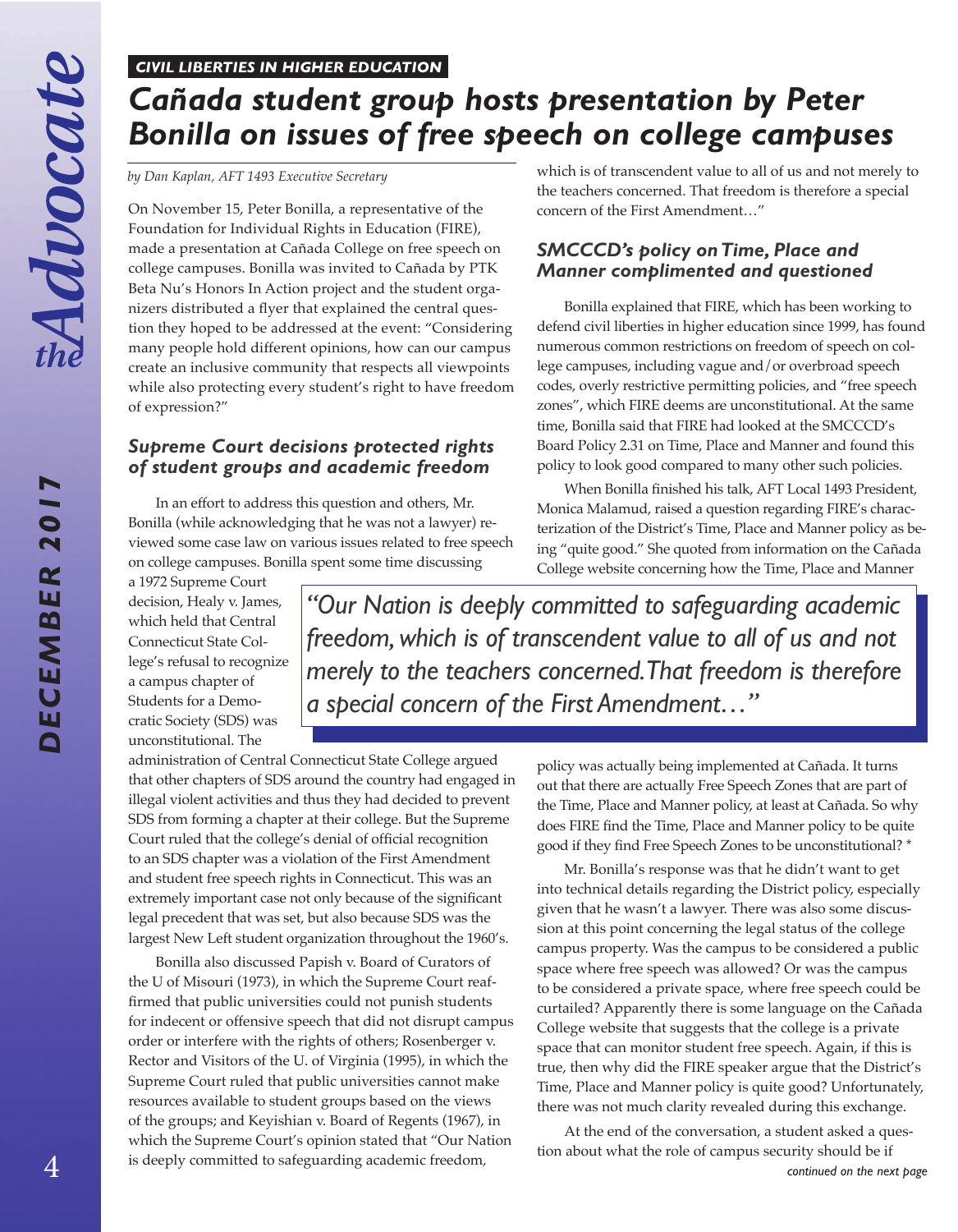Advocate

#### *COMMITTEE REPORT*

## *Benefits Committee to explore alternative health coverage*

#### *by Monica Malamud, AFT rep. to District Benefits Committee*

In the contract negotiations that concluded in August, AFT, along with CSEA and AFSCME, agreed to the District's proposal to form a District Benefits Committee to explore alternative, cost-effective health coverage options in the face of rising health care premiums.

In her email message inviting representatives of the three district unions to an initial meeting, Cassandra Jackson, Human Resources Manager, wrote: "The Benefits Committee will review the District's current health insurance plan and examine alternative affordable options of health plans while maintaining the same scope of benefits. We will solicit RFPs from insurance brokers to serve as the consultant agency that will guide us through the process." At the first Benefits Committee meeting on November 16, Ms. Jackson explained that with our current system administered by CalPERS, we are unable to customize health coverage plans and negotiate premiums directly with vendors.

A different option would be to contract with a JPA (Joint Power Authority). JPAs serve a much smaller number of members than CalPERS, and premiums are determined based on historical claims from members in the pool. So if our District employees are healthier and incur lower costs to manage their health, we could enjoy the savings (although the opposite might be the case as well). Yet another option would be to deal directly with an insurance broker that

#### *continued from the previous page*

there is some kind of disruption of a presentation by a speaker on campus. The question could be applied to an incident that happened at Cañada last April 25 when two students were brought up on disciplinary charges after they interrupted a campus speaker who was known to espouse Islamophobic and nativist ideas. (The speaker had been brought to Cañada by a local chapter of a national right-wing group.) Peter Bonilla replied that this is "a tricky legal question." He said that speakers don't have a right to a friendly or cooperative audience and it is OK to register protest without interfering with a speaker. Protests can include temporary disruptions (up to about 15 minutes), such as standing up and delivering prepared comments. When totally obstructing the delivery of a presentation or physically preventing a speaker from speaking at all, then there is a problem, but the question of what security is obligated to do is not entirely clear. Bonilla said that colleges and universities don't tend to remove disruptive people; they usually take a much more permissive approach. It also depends whether or not the security officers are sworn police officers. If not (as is the case for our District security officers), and they take action, then they could be exposed to litigation.

customizes health coverage just for our District employees. Under this scenario, typically rates are usually low in the first years, but then they can experience significant increases unexpectedly. In contrast to these two options, CalPERS has a very large pool of participants and, as a result, premium fluctuations are more limited.

At the first meeting, the committee began the process of identifying some of the key elements to be included in the RFP: comparisons to our current health coverage plans, historical performance of proposed plans, including references from organizations currently served by it as well as from those who discontinued the plans; we would also like proposals to include plans that are used by other community colleges or universities.

Union reps emphasized that proposals should include options that offer health coverage comparable with our current plans. CSEA and AFT reps also made it very clear at this meeting that the committee will not approve any changes of medical coverage plans available to district employees; any changes will need to be negotiated according to the negotiations schedule, because health and welfare benefits are part of the contracts.

 The Benefits Committee includes representatives from each collective bargaining unit, members from management, and a rep. for our district retirees. Please contact me at malamud@aft1493. org with any input, feedback, questions or concerns.  $\Box$ 

## *Note on "free-speech areas" in SMCCCD*

**\*** The language regarding free speech zones on the Cañada web site [\(https://www.canadacollege.edu/studentlife/](https://www.canadacollege.edu/studentlife/freespeech.php) [freespeech.php](https://www.canadacollege.edu/studentlife/freespeech.php) ) that Monica referred to stated: "Cañada College is a non-public forum, except for designated free-speech areas. Free-speech areas have been designated on campus to maximize the opportunity for free discussion and expression, while minimizing the potential for disruption of classroom and college activities." This language was changed after it was brought to the college's attention. The language on this page now states: "In the spirit of open discussion and freedom of expression, any individual or group may use campus and District exterior spaces, including lawns, plazas, quadrangles, patios, and similar or related open spaces on the College campuses and District grounds for the free exercise of academic freedom and free expression, subject to the regulations and the restrictions of this policy." As of this writing, Skyline College's website [\(http://skylinecollege.edu/centerforstudentlife/](http://skylinecollege.edu/centerforstudentlife/assets/eventplanning/FreeSpeechGuidelines.pdf) [assets/eventplanning/FreeSpeechGuidelines.pdf](http://skylinecollege.edu/centerforstudentlife/assets/eventplanning/FreeSpeechGuidelines.pdf)) still has the exact same language: "Skyline College is a non-public forum, except for designated free-speech areas. Free-speech areas have been designated on campus to maximize the opportunity for free discussion and expression, while minimizing the potential for disruption of classroom and college activities."  $\Box$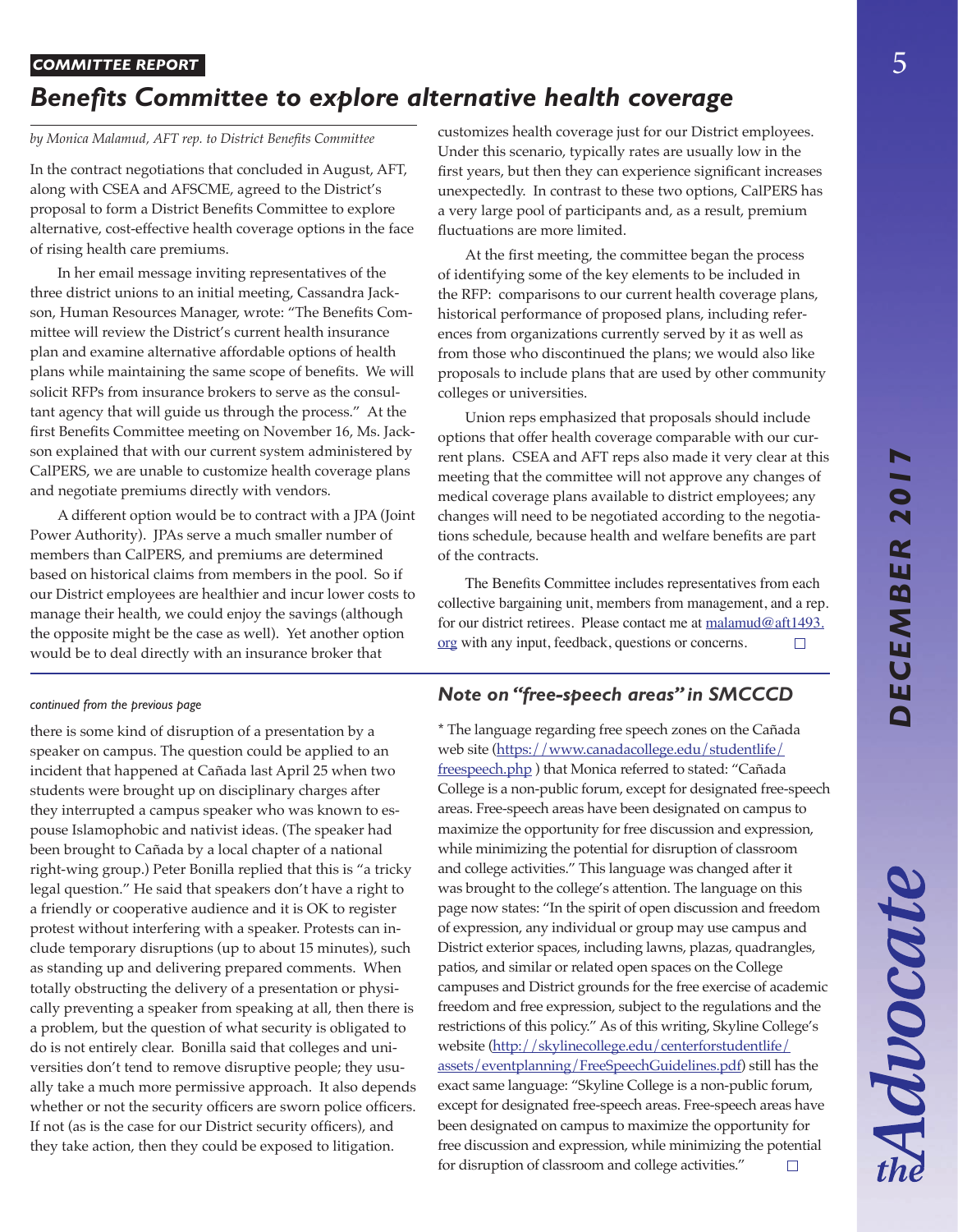*DECEMBER 2017*

DECEMBER 201

# *RETIREES Oral History Project shooting for 100 interviews recording retirees' memories and District history*

*by Bill Rundberg, retired CSM math faculty*

*In addition to volunteering his time for the Oral History Project, Bill has been volunteering for many years to develop the District photo archive which currently has an online database of over 4000 historical photos, many of which document the early development of each college. That project is known as PHLIP, the Photograph Library Project, and can be accessed at[: smccd.edu/photoarchives](http://smccd.edu/photoarchives)*. - Ed. Bardes and Bob Smith) and nearby (Lew Miller, Betty Pex and Isago Tanaka; Betty and Isago chose to be off-camera.) There has been one recording on camera of a conversation involving two retirees: Gerry Frasetti and Maggie Skaff.

Questions by the interviewer usually invite discussion of circumstances that brought the interviewee to the District, and often become conversations guided by the interests of the interviewee that might include impressions of students

The SMCCCD Oral History Project, an oral history effort with focus on the history of the Colleges, has produced over 90 interviews and is close to its century goal: At least 100 interviews by 2022, a hundred years after the opening of San Mateo Junior College. With the exception of a few students from the 1930's through the 1960's, the participants are retirees who have spent substantial parts of their careers associated with the District. Included are faculty, staff and administrators. Many served in multiple roles and at more than one location. The Project was developed by the Group For Organizing an Oral History Effort (GFOOHE).

Managing the project and doing most of the interviewing, GFOOHE represents career time at the District Office, all of the colleges and KCSM; it comprises retirees Gus Petropoulos, Ken Kennedy, Bill Rundberg and Rick Zanardi. On occasion, the interviewer has been someone other than a GFOOHE member and with a special relationship with the interviewee, e.g. in a close working relationship or with a long history as a colleague.

The project developed from discussions of the photographs, about District history, in the Photo Library Project (PHLIP -- smccd. edu/photoarchives), prompting desires to record some of the comments and to hear from subjects in the photos. Source of funding

for equipment and supplies to conduct the interviews was initially provided by the President's office at CSM and later, given its district-wide scope, evolved to the District Office. Lengths of interviews have varied from about 25 minutes to 90 minutes, and there is a wide variation in stories and memories.

The GFOOHE Project began in 2008 and most of the interviews have been on camera, taking place at CSM in specialized locations made available for the Project. It has recently moved to Bldg. 1 near the AFT office. Also, there have been off-campus interviews in Oregon (Glenn Smith, Leo



*Images from the SMCCCD Photograph Library Project*

GFOOHE makes six copies of a DVD of each entire interview: One copy for the interviewee, one for each college and the District Office, and one for the project collection. Beyond what the interviews contribute to an archive providing multiple perspectives informing the history of the District, they also provide pleasant sociability and reunions.

SMCCCD faculty who are recently retired or about to retire and would like to share their stories are especially encouraged to participate in the project. If interested, send an email to **retirees@my.smccd.edu**, or leave a message at 650.574.6552. Bill, Gus, Ken or Rick will contact you to answer any questions and make the arrangements.  $\Box$ 

over the years, of the evolution of the campuses and facilities, and memories of special experiences or events. Interviews are usually preceded by a chat among the participants to set the mood for a conversation and to stimulate memories While interviewees begin their sessions with varying degrees of confidence, every interview has been remembered by the interviewee as a pleasant experience. Occasionally, after the interview has ended and the camera shut down, the interviewee resumes with more stories and comments, some of those accompanied by restarting of the camera for more recording.

The collection of 90+ interviews to date represents many facets of the District: The development of academic and student support areas; memories ranging from CSM's Baldwin and Coyote Point locations as well as College Heights, and from the beginnings of Cañada and Skyline, and into the 2000s; roles of administrators, faculty and classified staff; special events and other influences on the District, e.g., student activism of the 1960's, taxoverride elections, Prop. 13, etc. Many of the participants began their careers in the District during the early years of CSM in its present location, or during the beginnings of Cañada and Skyline. Some were students at one of the colleges before they became employees.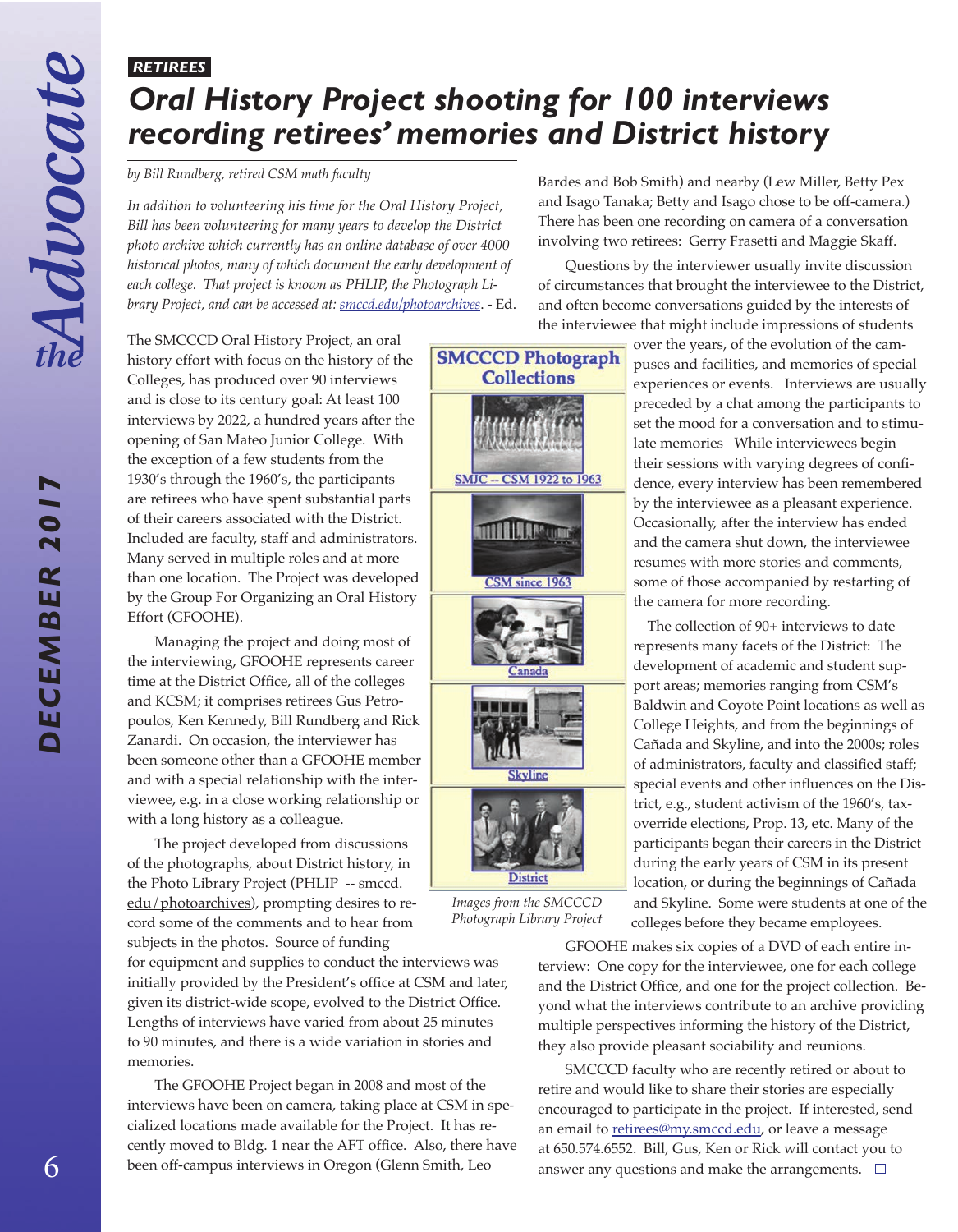# *DECEMBER 2017* DECEMBER 201

Advocate

#### *UNION SCHOLARSHIPS*

# *College scholarships available to AFT members' children*

# *CFT Raoul Teilhet Scholarship*

The CFT offers scholarships to high school seniors and college students who are children or dependents of CFT members in good standing. Students enrolled in four-year courses of study are eligible for \$3000 scholarships; those enrolled in two-year courses of study are eligible for \$1000.

## *About the program*

The CFT is celebrating 20 proud years of the Raoul Teilhet Scholarship Program. This program has produced an enduring benefit of membership and remains a fitting tribute to former CFT President Raoul Teilhet. The program helps children and dependents of members achieve their higher education goals. The program was named after inspirational CFT leader Raoul Teilhet, who served the organization as president from 1968 to 1985. In 2003, Convention delegates extended eligibility to continuing college students and dependents of deceased CFT members.

Teilhet died in 2013; you can read about Raoul Teilhet's life and contributions to the union in his obituary. Since the program was established in 1997, the CFT has helped hundreds of students achieve their higher education goals by awarding them Raoul Teilhet Scholarships.

The union is now accepting applications for the 2018 Scholarship Program.

## *Scholarship eligibility*

• Award selection is based on academic achievement, special talents and skills, participation in extracurricular activities, community service, financial need, and a 500-word essay on a social issue of the applicant's choice.

- Scholarships are awarded for any one year of higher education.
- Students must be listed as a dependent on their parents' or guardians' tax return to be eligible for this scholarship.
- Parents or guardians will be asked to have their local union president verify union membership.
- Students who received scholarships as high school seniors are not eligible for another scholarship during college.

## *How to complete and submit an application*

The scholarship applications (see links below) contain complete instructions for submission; please read them carefully. Note: The applications are fillable pdf documents. Please complete the application electronically using Adobe Reader. This will ensure that you are able to fill out, make changes, save, and print your completed application.

For more information, or to get a hard copy of an application mailed to you, please phone the CFT Costa Mesa Field Office at 714-754-6638.

## *Raoul Teilhet Scholarship applications and deadlines:*

**• For High School Seniors:**

Deadline to submit applications: January 10, 2018

**• For Continuing College Students:**

Deadline to submit applications: July 1, 2018



# *National scholarships for members and dependents*

More scholarships and professional grants are available to members and their dependents through the AFT and the AFL-CIO.

## *Robert G. Porter Scholarship Program*

The AFT awards four \$8000 scholarships to high school seniors who are dependents of AFT members, as well as 20 continuing education grants of \$1000 to AFT members. Application deadline: March 31. To learn more, go to the [AFT Web site.](https://www.aft.org/about/member-benefits/scholarships/eligibility)

## *Union Plus Scholarship Program*

The AFL-CIO offers scholarships ranging from \$500 to \$4000 to union members, their spouses, and their dependents who are enrolled at an accredited institution of higher education. Scholarships are also available to graduate students. **Application deadline: January 31**. Learn more from [the Union Plus website.](https://www.unionplus.org/benefits/money/union-plus-scholarships)  $\square$